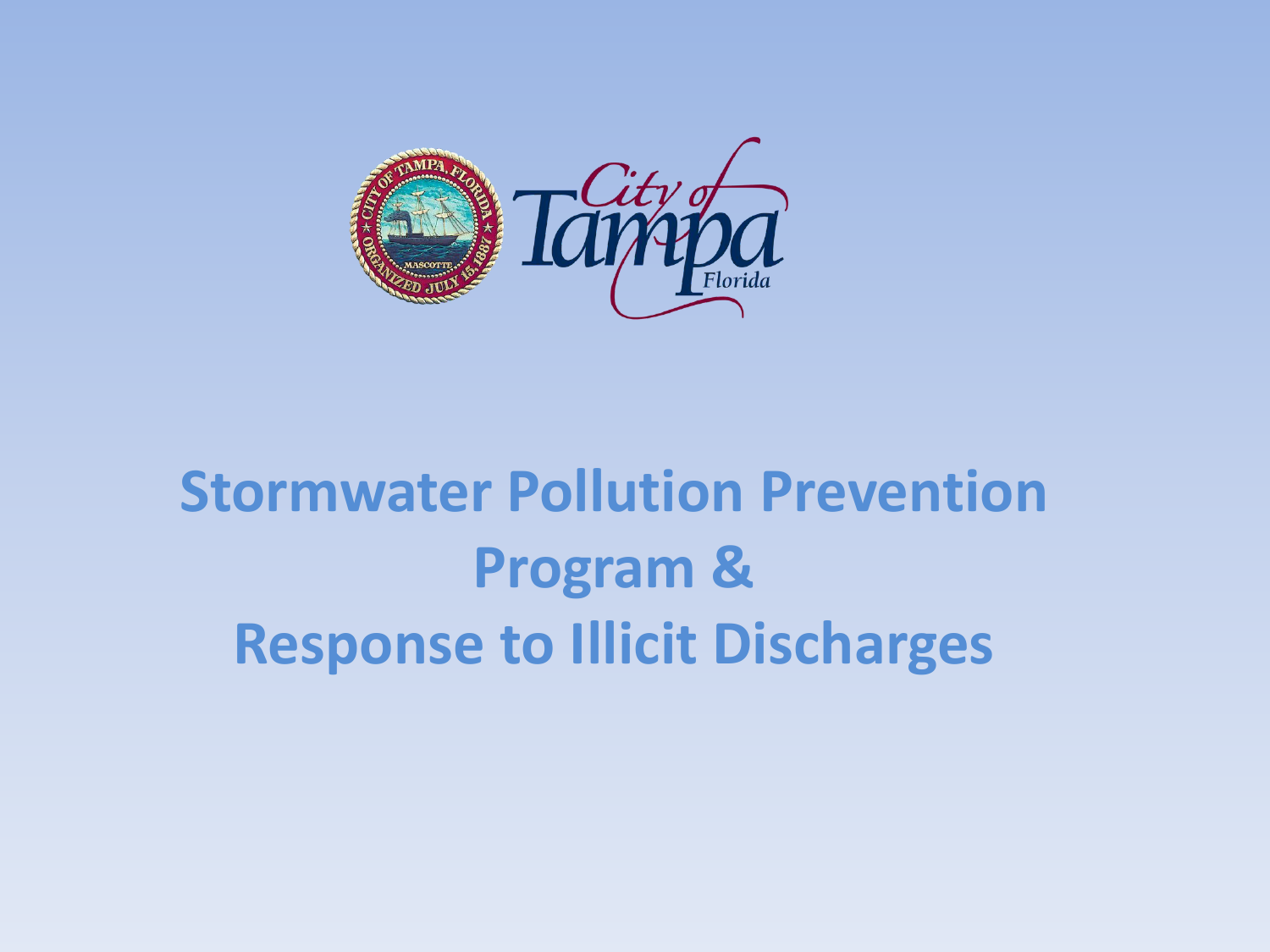### **National Pollutant Discharge Elimination System (NPDES) Program**

- Mandated by the Clean Water Act in 1972
- City of Tampa is required to have a NPDES MS4 (Municipal Separate Storm Sewer System) permit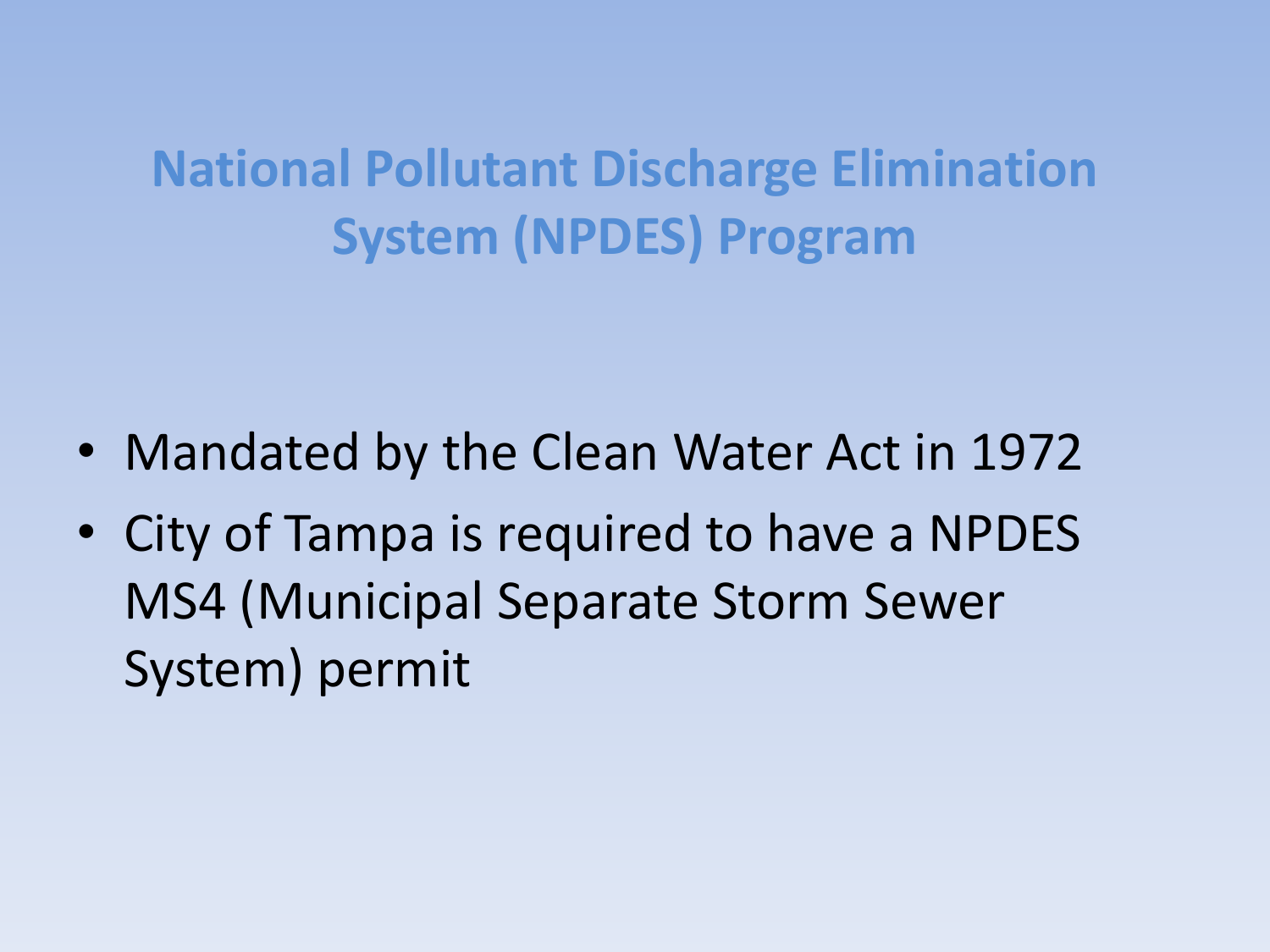#### **City Limits 114,497 acres**

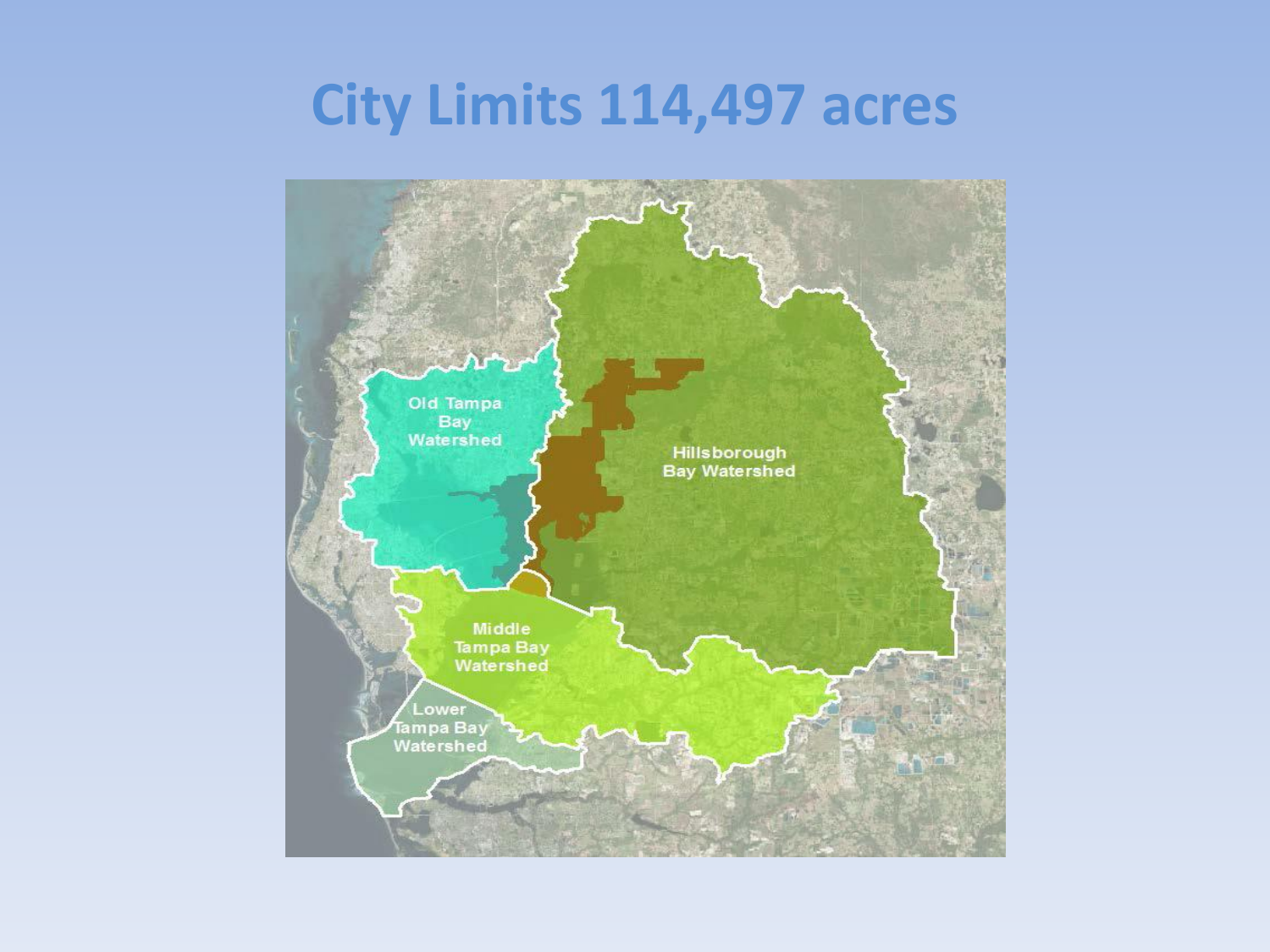## **City of Tampa 2011 Permit 3:FLS000008 NPDES MS4 Permit**

#### Issued Date: November 1, 2011

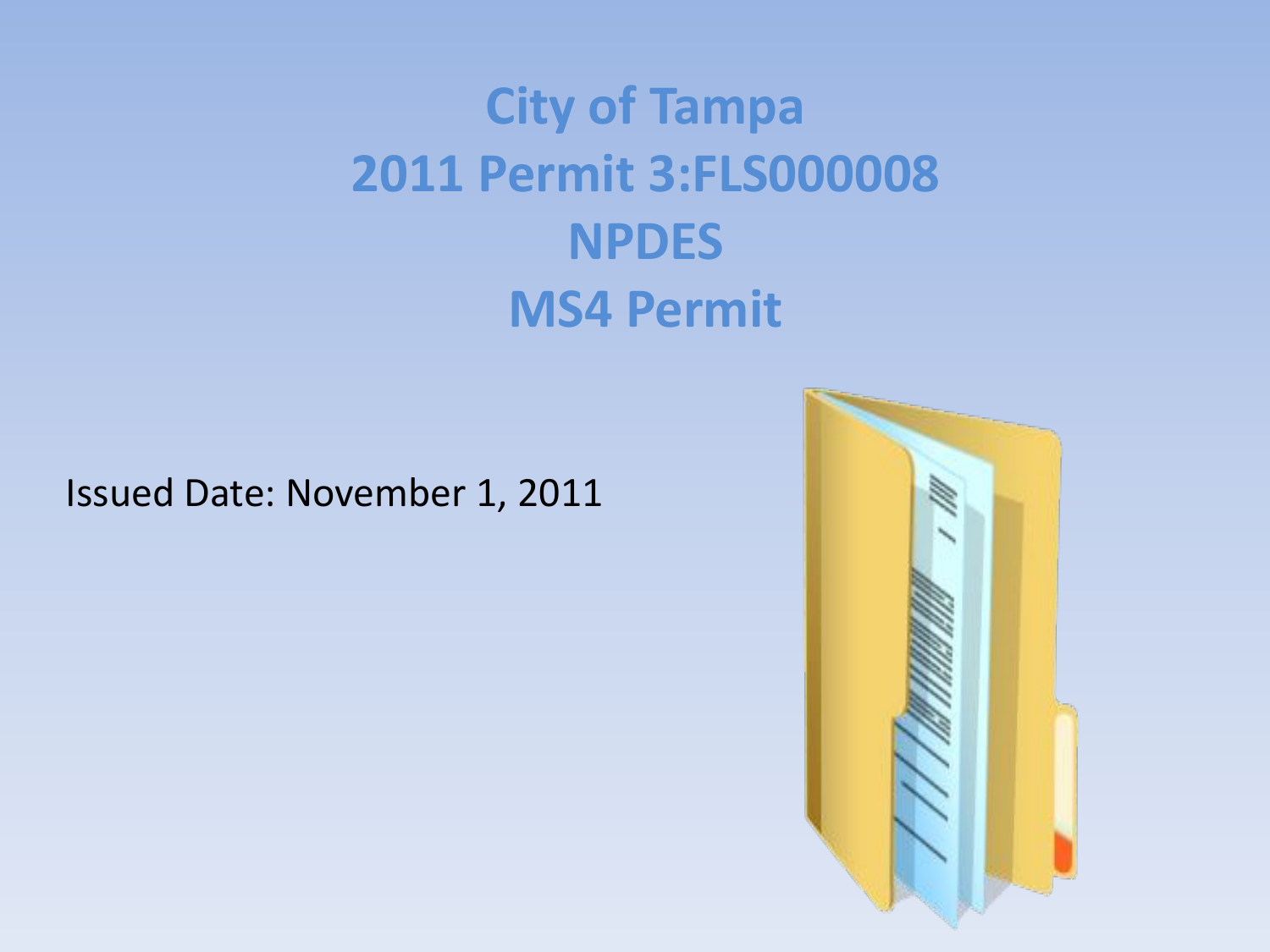#### **NPDES Program Overview**

- Maintenance of the Stormwater system infrastructure
- Review of development projects
- Educational KTBB contract
- Water Quality Monitoring
- Illicit Discharges & Improper Disposal
	- Investigations
	- Spill Response
	- Sanitary Sewer Seepage/overflow
- 2015 Stormwater retrofit projects
	- 13 planned projects, 18 completed projects
- Litter Control of Roadways (2015)
	- City's Neighborhood Enhancement division picked up 1,852 tons of trash on the streets
	- The street sweepers picked up 6,412 tons of sediment from the City curbed streets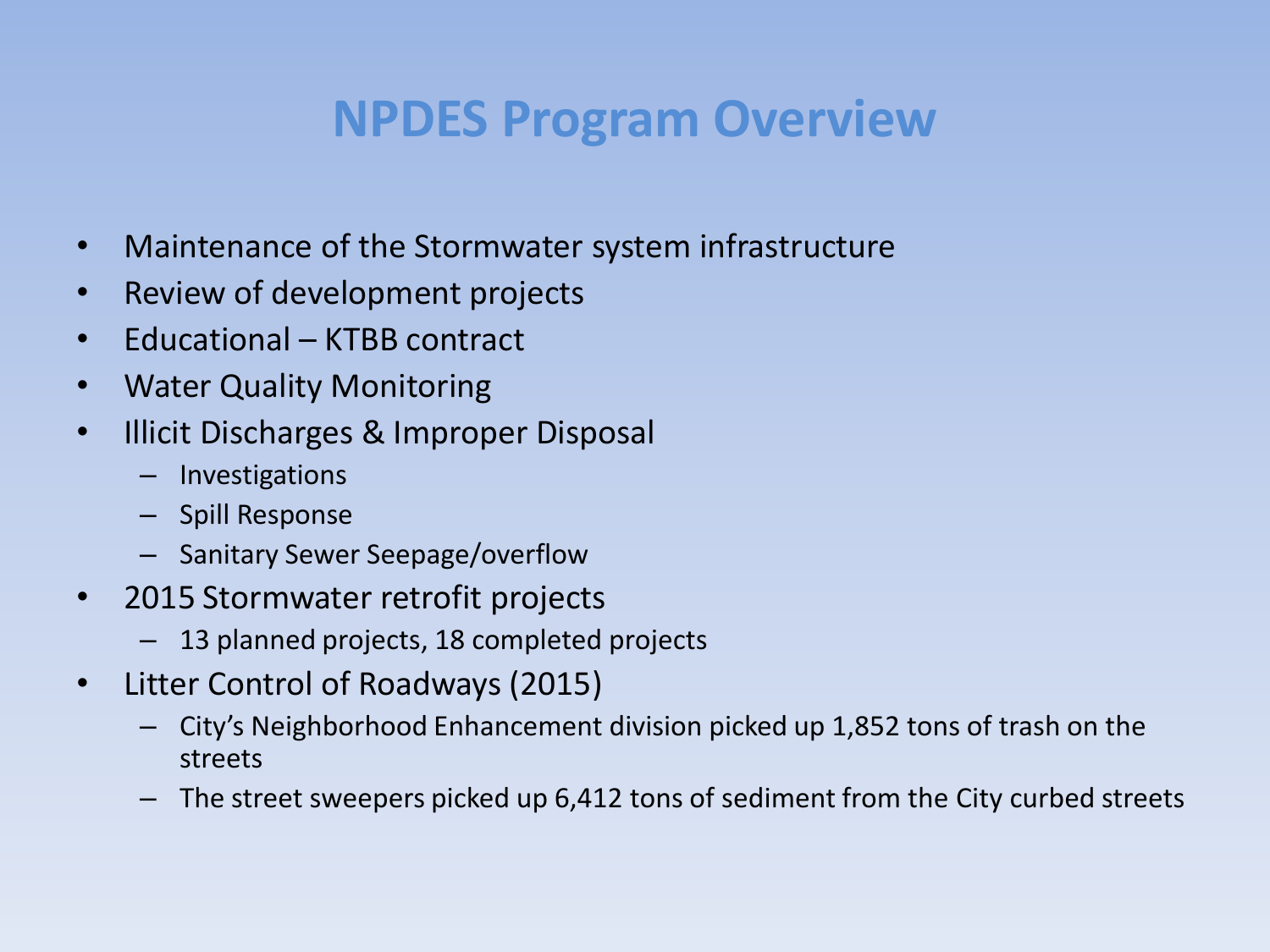#### **City of Tampa Ordinances**

#### • **Section 21-Stormwater Management**

- 21-140.-Fertilizer Ordinance
- 21-9.-Protection of Public Drainage Systems

#### • **Section 19-Solid Waste**

- 19-53.-Placing or permitting offensive matter on streets, vacant lots, in streams, etc…
- 19-79. Removal of animal excrement; exceptions.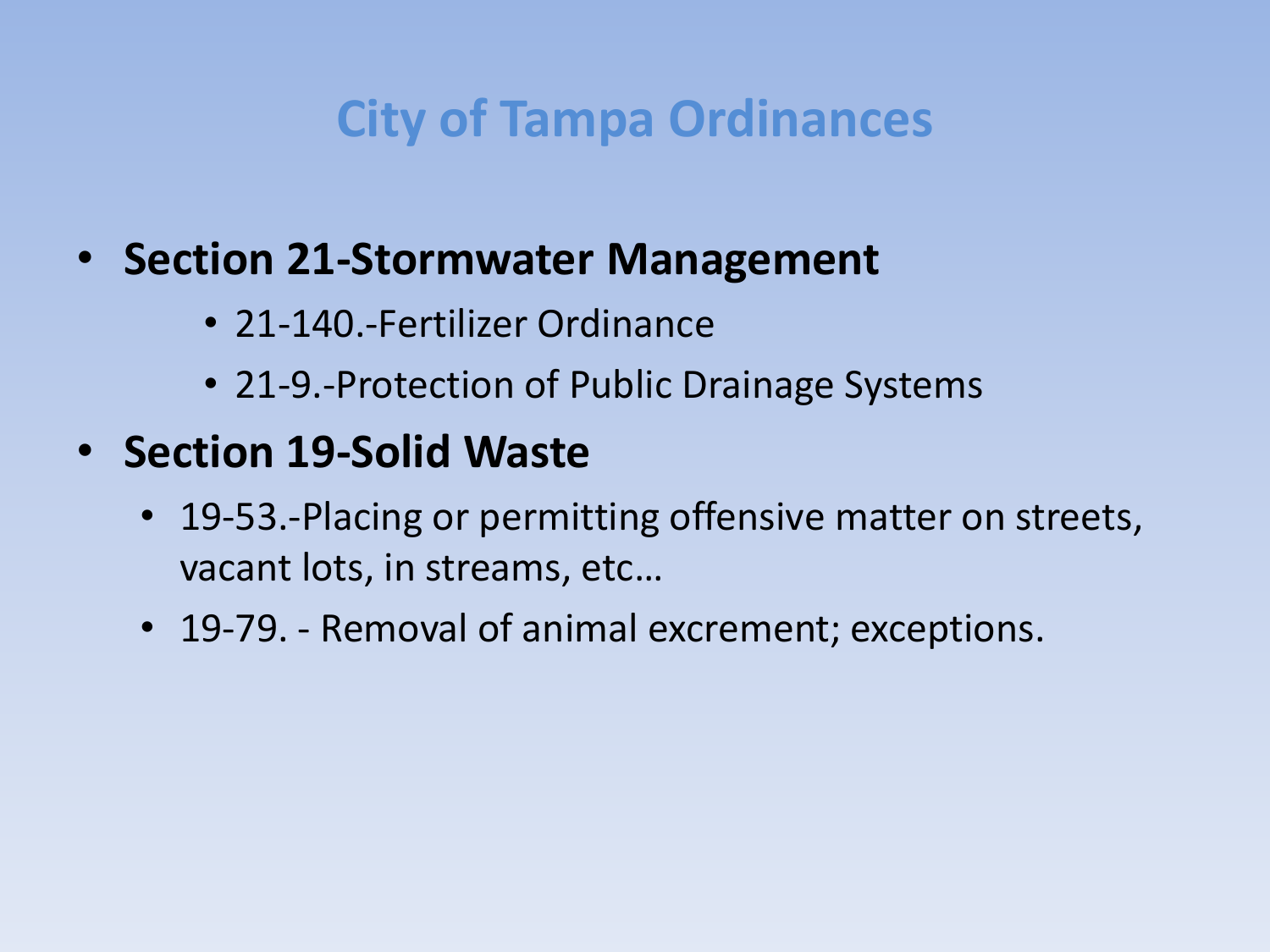## **City Penalties or actions authorized to mitigate violations**

#### • Sec 21-81.-Stop work & emergency orders

– Upon notice from the official, work on any system that is being done contrary to the provisions of this chapter or in a dangerous or unsafe manner shall immediately cease. Such notice shall be in writing and shall be given to the owner of the property, his agent or the person doing the work or posted at the job site and shall state the conditions under which work may be resumed. Where an emergency exists, verbal notice by the official shall be sufficient to require the stoppage of work

#### • Sec 19-146.-Notice

- Inspector directs person with an abatement of the violation & time period
- Repeat violations have civil penalties -The first repeat violation shall carry a civil penalty of two hundred fifty dollars (\$250.00). The second repeat violation shall carry a civil penalty of five hundred dollars (\$500.00). The third repeat violation shall carry a civil penalty of one thousand dollars (\$1,000.00).
- Enhanced penalty*.-* Any violator who has four (4) or more repeat violations in a twenty-four-month period shall be subject to a fine not to exceed one thousand dollars (\$1,000.00) per day or imprisonment for a term not to exceed six (6) months, or both. Each day that a violation of this subsection continues shall constitute a separate violation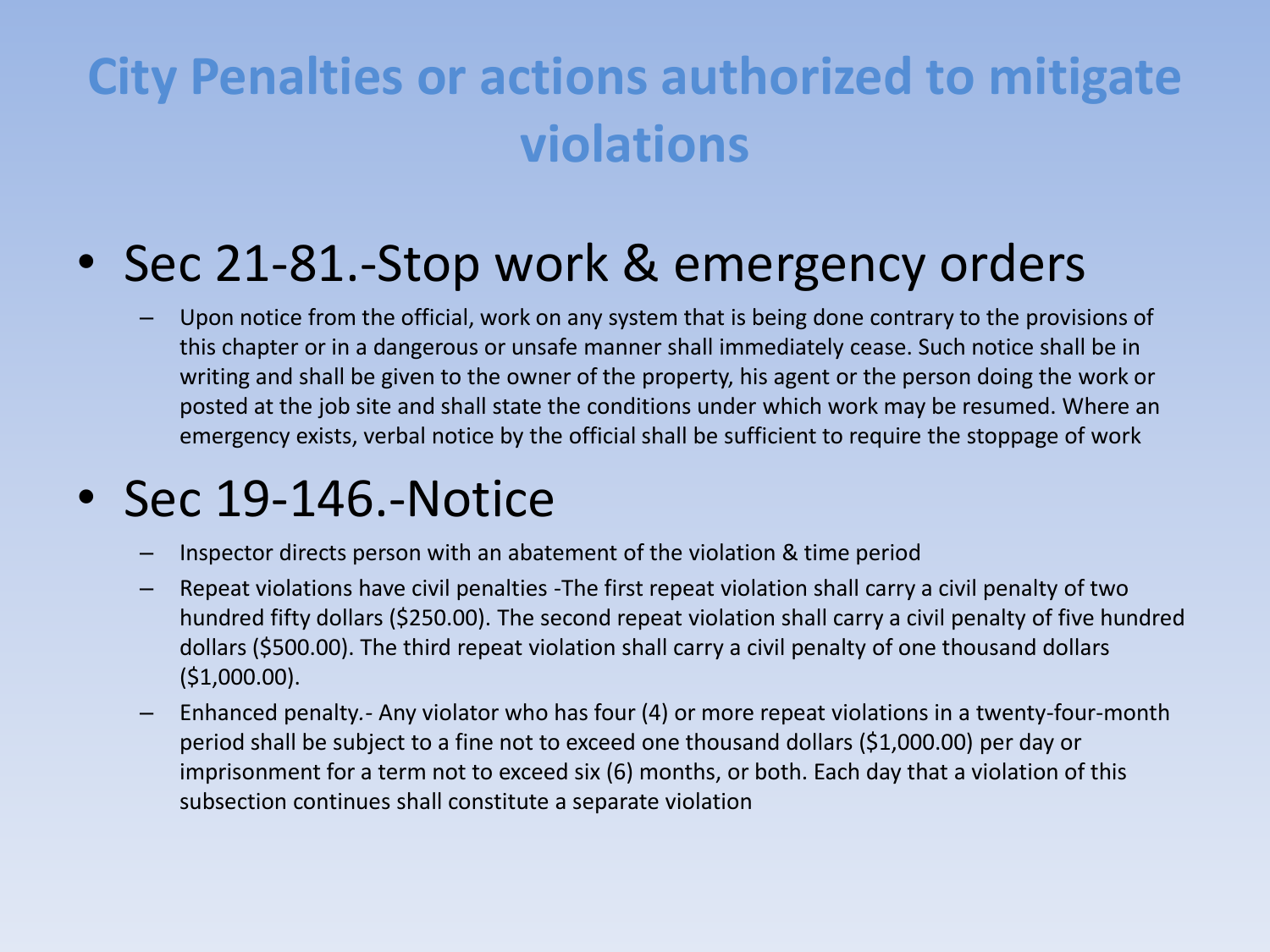# City of Tampa Code Violations 23.5-5

- **If, however**, a code enforcement officer has reason to believe that the violation:
- (1) Is a repeat violation;
- (2)Presents a serious threat to the public health, safety, or welfare; or
- (3)If the violation is irreparable or irreversible;
- a code enforcement officer does not have to provide the person with a reasonable time period to correct the violation prior to issuing a citation and may immediately issue that citation.
- Violations of the following sections of the Tampa City Code are considered Class I violations (individual) and will carry a fine of:
	- For a first offense .....\$75.00
	- For a second offense .....150.00
	- For a third offense .....300.00
	- For a fourth or subsequent offense .....450.00
- Violations of the following sections of the Tampa City Code are considered Class IV (business) violations and will carry a fine of four hundred fifty dollars (\$450.00) [for] each and every offense.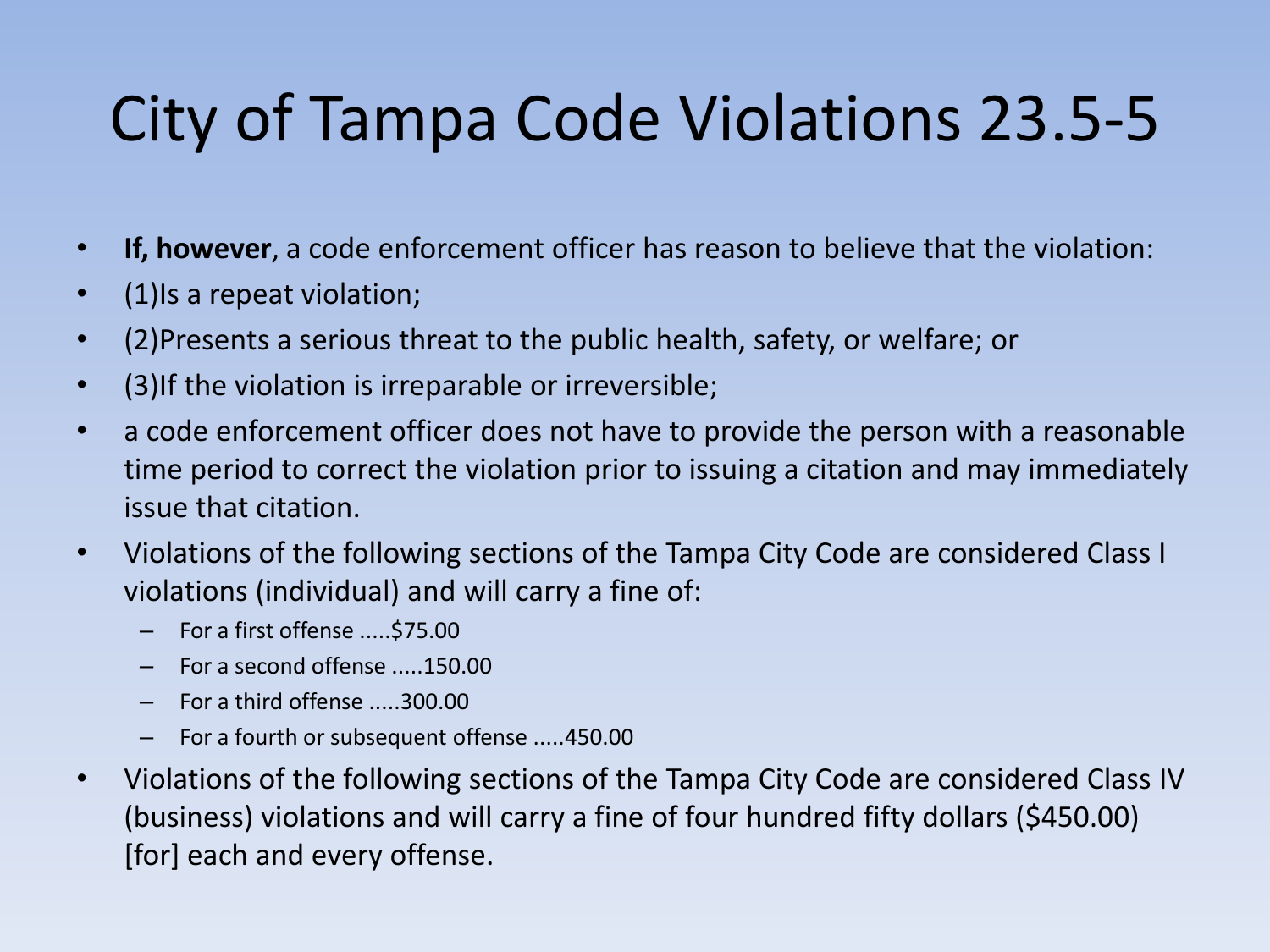## **City Employees Report Stormwater Pollution to the Hotline (Phone #)**



- Annually Trained to call in illicit discharges
	- Water with a strange odor
	- Dumping of chemicals or strange fluids
	- People littering or dumping waste
	- Leaves or debris being blown into the street or stormdrains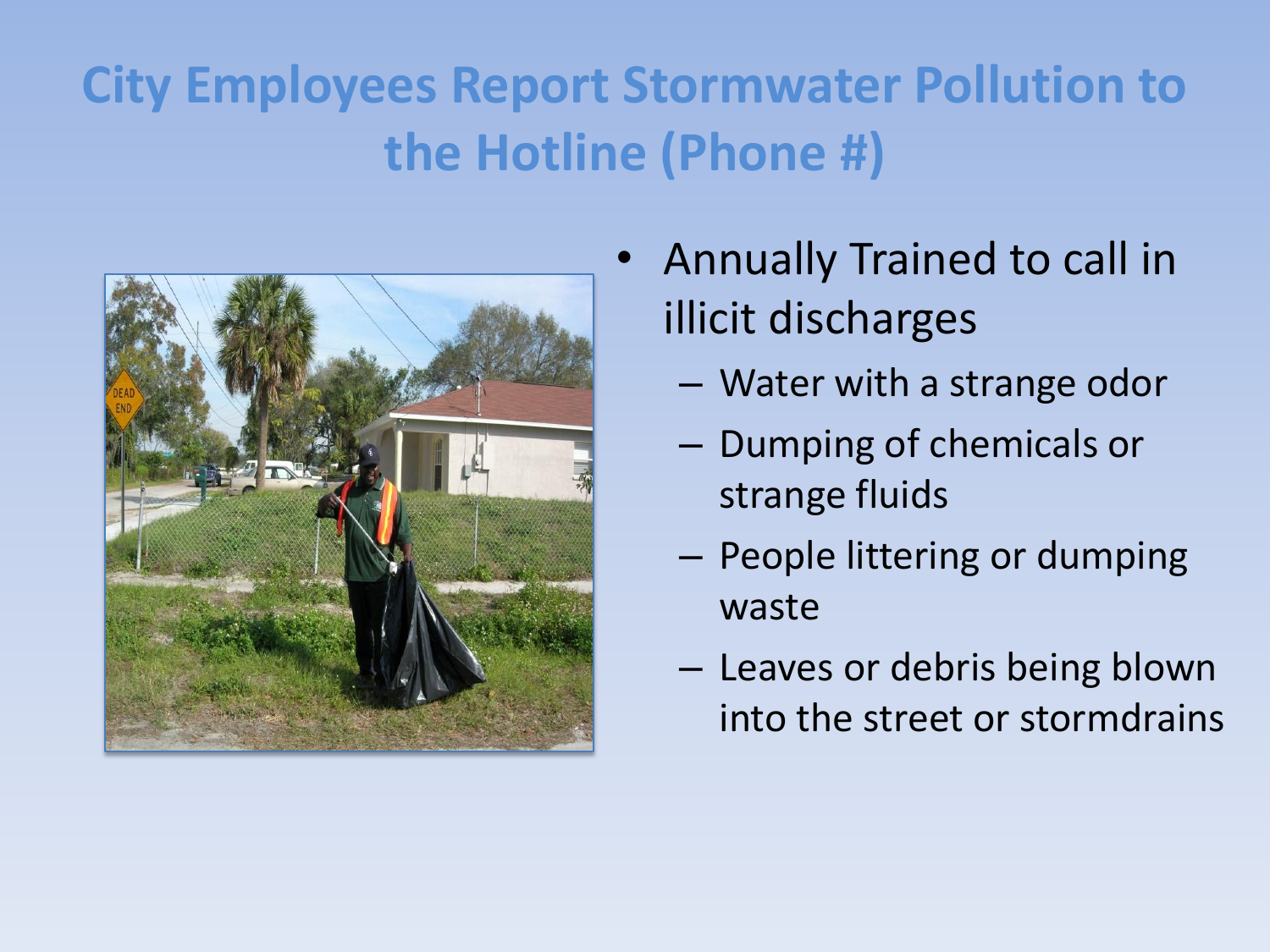#### **Tampa Bay Water Quality**





- Tampa Bay watershed is ~2,200 square miles
- Endpoint for most of the area's stormwater runoff
- Assess Bay health through seagrass coverage
- 2014 Assessment determined seagrass acreage exceeded 1950s coverage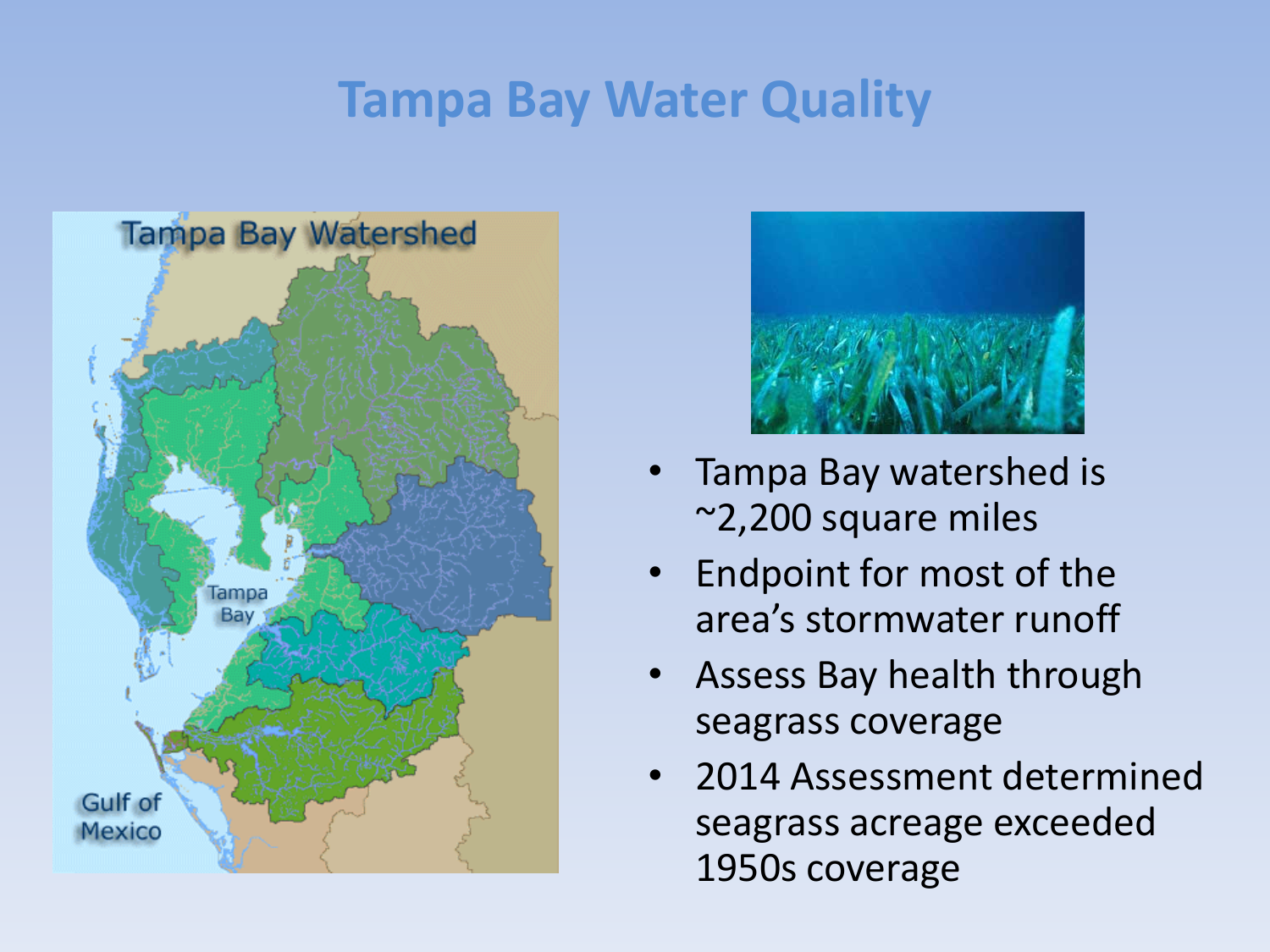### **Phone Call Complaints**

- The Environmental Protection Commission (EPC) of Hillsborough County main line is **813-627-2600**.
	- Daniel Moore, **813-363-9186**
	- Nita Ostermann, **813-967-6015**
- Code enforcement for grass clippings violations or dumping into the storm drains. # **813-274-5545**.
- For private construction site violations, **274-3100 ext 3163.**